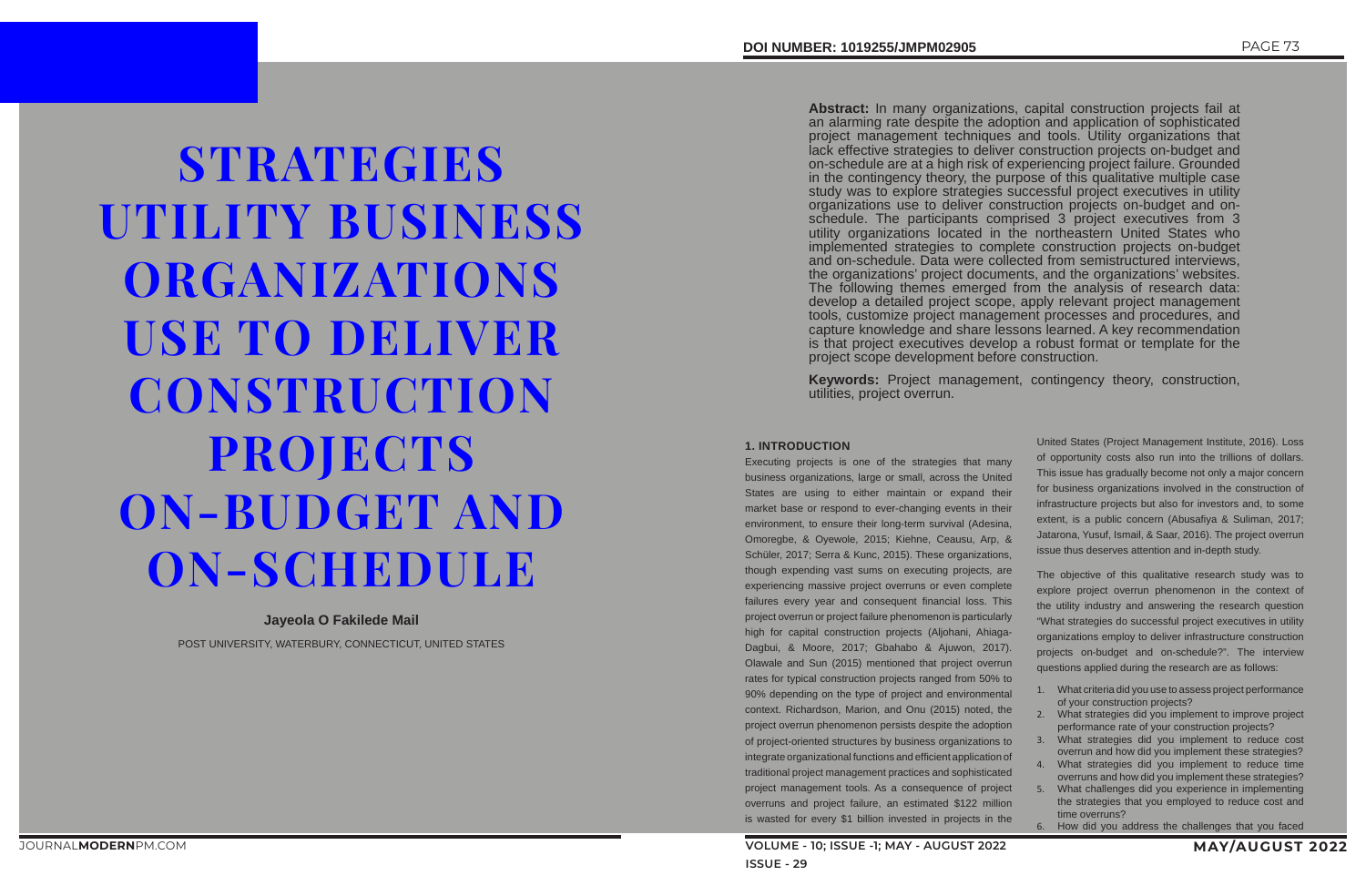# STRATEGIES UTILITY BUSINESS ORGANIZATIONS USE TO DELIVER CONSTRUCTION PROJECTSON-BUDGET AND ON-SCHEDULE

during implementation of strategies to reduce cost and time overruns?

- 7. How are management or project management software tools relevant to improving project performance of construction projects?
- 8. What advice would you give to a utility organization that is currently experiencing poor project performance of its construction projects and wants to improve performance?
- 9. What other information regarding strategies to deliver infrastructure construction projects on-budget and onschedule do you wish to share that I have not asked you about?

The targeted population for this multiple case study were three project executives from different utility organizations located in the northeastern United States who have implemented strategies that have led to reduction in budget and schedule overruns. The contingency theory was the conceptual framework through which the researcher explored and analyzed the construction project overruns phenomenon. The contingency theory was an appropriate conceptual framework for this study because the theory relative to other major management theories was more aligned to achieving the goal of this study. Project management researchers have found that comprehensive study of a project-related issue can only be achieved by considering the relationship between the project and external contingencies that may impact the effective operations of the project (Hanisch & Wald, 2012). Sauser, Reilly, and Shenhar (2009) noted that application of contingency theory can enable a project management researcher to gain new insight for a deeper understanding of project success and failure beyond applying the traditional success factors.

The paper is structured as follows: Section 2 presents the overall research approach and the specific techniques used in collecting the direct and indirect data from research participants, analyzing and understanding collected data, and validating the quality of the research study. Section 3 provides the findings of the field research, analysis and discussion of the project management strategies deduced from the findings. Section 4 presents the discussion on the potential impact of the findings on project management in the utility industry. Section 5 presents motivation for the research, summary of the research findings and significance of the research to the utility organizations achieving their business goals.

# **2. METHODOLOGY**

# **2.1 Research Method**

The research method that was used in implementing this study is the qualitative research method. The qualitative research method presents the most appropriate and efficient process to explore the research focus and ultimately achieve the research objective, opposed to quantitative research method or mixed method. The qualitative research method is anchored on constructivism paradigm, a philosophy that supports the notion that a researcher needs to view and explore issues in its various complexities, because meanings to an issue can be varied and multiple (Adom, Yeboah, & Ankrah, 2016; Creswell & Creswell, 2018; Mogashoa, 2014). The qualitative research method enables the researcher to collect data from direct observation and interview questions to understand the participants' viewpoint from an "insider" perspective rather than using a standardized questionnaire that evaluates from an "outsider" position (Antwi & Hamza, 2015; Barnham, 2015; Creswell & Creswell, 2018). Mohajan (2018) stated that the qualitative research method is useful for the researcher to explore and understand possible relationships, causes, effects, and dynamic processes relating to an issue or phenomena. Mohajan also stated qualitative research method provides the researcher a basis upon which new concepts and theories can be developed from the phenomena (Creswell & Creswell, 2018; Mohajan, 2018).

### **2.2 Research Design**

A research design is an overarching strategy a researcher intends to apply to execute a research study. Researchers use a research design to set the direction and procedures that will be followed by the researcher to achieve the goals of the research (Khalid et al., 2012; C. Williams, 2008). A case study is a research approach used to explore in depth activities of an individual, group of people, individual institutions, or explore a phenomenon, process or problem within a specific system or context (Starman, 2013). A case study research approach can either be a single case study or a multiple case study. The single case study is applied by researchers to explore and understand a phenomenon using a unique or extreme case of interest (Gaikwad, 2017). The multiple case study is used by researchers to explore and understand the similarities or dissimilarities of the phenomenon that occur at different places (Baxter & Jack, 2008; Gaikwad, 2017). The multiple case study approach was applied for this qualitative research study. Applying the multiple case study, a more robust process than a single case study, enabled the researcher to explore deeper the research focus better than would have been achieved with a single case study (Baxter & Jack, 2008; VanWynsberghe & Khan, 2007).

# **2.3 Data Collection**

This multiple case study was conducted using the semistructured interview technique and organizational documents review method to collect relevant data to achieve the objectives of the study. Applying the semistructured interview involves a researcher asking a set of predetermined open-ended questions. The semistructured interview method enables a researcher to ask questions that are specific to the research topic and also have the opportunity to explore other issues that may be relevant to the research (Alsaawi, 2014; Khan, 2014). The researcher applying the semistructured interview technique; initial probing questions and follow-up explorative questions, enabled in-depth exploration of participants' experience, observations, and context of phenomenon under study.

Aside from the semistructured interview session, data were collected from organization's project documents and organization's website, in order to apply methodological triangulation strategy. Information were collected from the organization's project documents such as record of schedules and costs, planning and execution procedures reports and analyzed to extract the required secondary data for the study. Creswell and Poth (2018) stated the review and analysis of the organizations' documents will enable a qualitative researcher to validate critical information and or fill in any omissions in information derived during the interview. Bowen (2009) indicated that document review and analysis provides a researcher with the background information and historical insight into a phenomenon, and also enables the researcher to understand the context within which the participants that are taking part in the research operates.

In line with the focus of the research study, three prominent utility organizations located in the northeastern United States and that used in-house project management teams to manage construction of infrastructure projects participated in the research. Used specific eligibility criteria to select one project executive (PT1, PT2, PT3) from each of the three participating utility organizations for the qualitative multiple case study. The eligibility criteria were that project executive must have 10 years minimum of experience in direct project management or management oversight responsibility over infrastructure construction projects and a record of delivering projects on-budget and on-schedule for the utility organizations.

### **2.4 Data Analysis**

Methodological triangulation involves the application of more than one research method to collect and analyze

research data (Denzin (2006). For this study, the methodological triangulation approach was applied, which entailed collecting, analyzing, and comparing information derived from the semistructured interview method applied on the participants and review of information derived from the review of project documents and website of the utility organizations. Applying methodological triangulation enabled the researcher validate data from the interview method through cross verification from two other sources, organization's project documents and

websites. Aside from validation of the research data the application of methodological triangulation also enabled the researcher conduct an in-depth study on the phenomena and related issues and thereby deepening and widening researcher's understanding of the phenomenon.

The Yin's five phase analysis approach was used in analyzing the research data collected during the research process. The Yin's five phases are as follows: phase 1, compiling and organizing phase; phase 2, disassembling phase; phase 3, reassembling phase; phase 4, interpreting phase; and phase 5, concluding phase (Yin, 2011). The Yin five phase approach is a prominent approach used by qualitative researchers in case study research, the approach provides a well-structured approach to data analysis, and enables the researcher to ensure the trustworthiness and credibility of a qualitative research (Durodola, Fusch, & Tippins, 2017; Nowell, Norris, White, & Modules, 2017).

For phase 1, compiling and organizing phase, the interview and document research data were sorted and assembled into a meaningful and orderly arrangement. The phase also entailed the researcher transcribing the interview into texts, reading and familiarizing with information therein the texts, and understanding contexts noted in the interviews. Phase 2, disassembling phase, entailed disassembling the data compiled in phase 1 and then grouping together words or phrases that characterize different aspects of the issue under focus to form emergent codes. Qualitative researchers normally apply any of the following three coding techniques during data analysis process; (a) a priori coding (codes developed beforehand based on what the researcher believes is important in reference to the research problem), (b) emergent coding (codes that are words or phrases in participant's statements), and (c) combination of a priori coding and emergent coding (Bengtsson, 2016;). During phase 2, disassembling phase, emergent codes were used to validate, realigned to, or combined with priori codes to form new codes. The priori codes were developed prior interview based on the researcher's experience and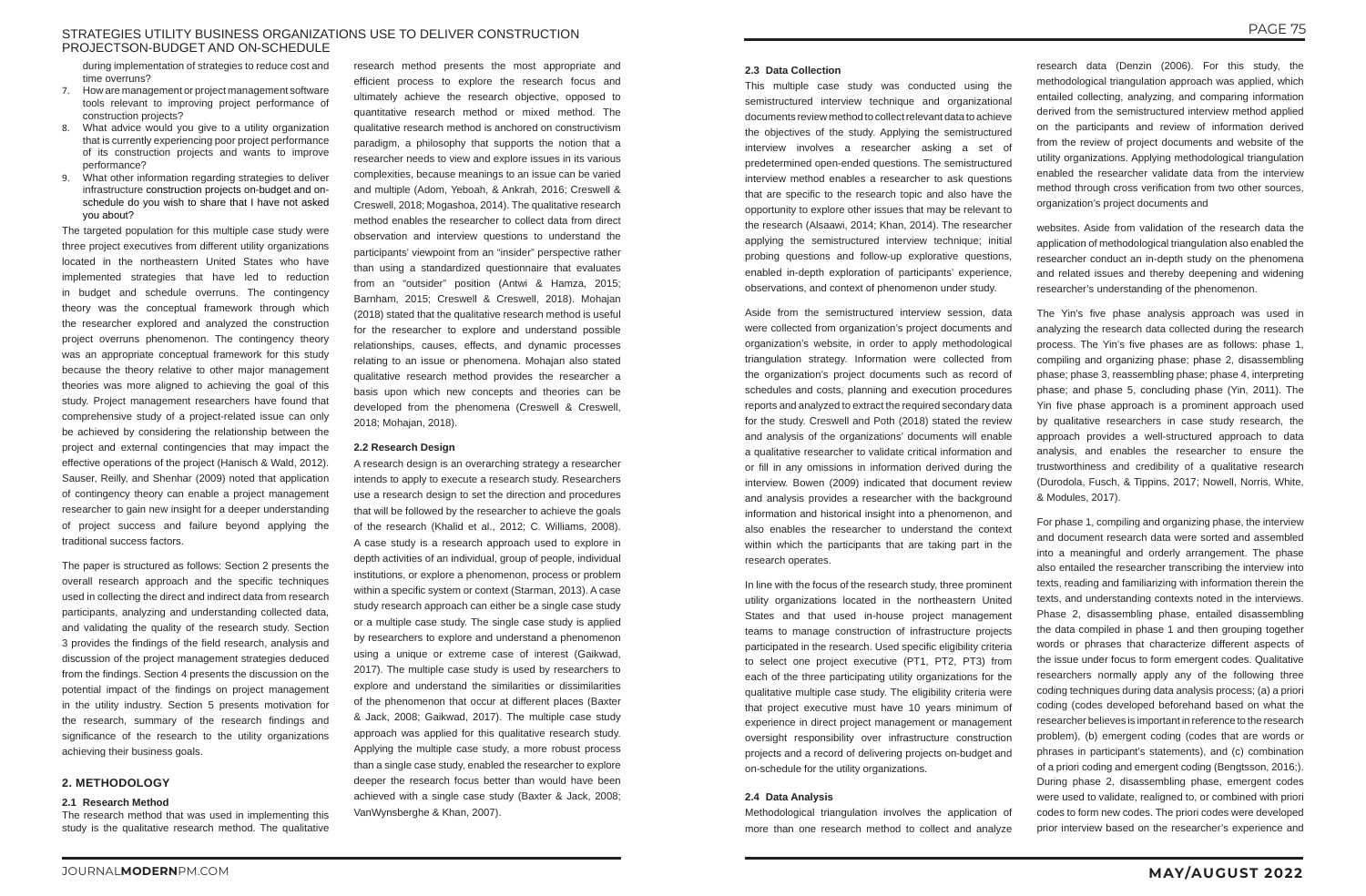# STRATEGIES UTILITY BUSINESS ORGANIZATIONS USE TO DELIVER CONSTRUCTION PROJECTSON-BUDGET AND ON-SCHEDULE

relevant literature on the phenomenon and used for initial analysis during the semistructured interview process. Phase 3, reassembling phase, entailed analyzing and examining the ways with which the identified codes were linked to consolidate and create categories or themes. When the researcher finds a coherent and consistent experience related to the research purpose in each of the three participants' interview transcripts, a link is made. Themes represent a pattern of meaning within the codes that captures something important relating to the research questions (Castleberry & Nolen, 2018).

Phase 4, interpreting phase, the researcher used the identified interrelationships and connections within the constructs of the themes to discuss and interpret the reassembled data in relation to the research phenomenon. The researcher applied qualitative data analysis software, NVivo 12, in this phase and found the tool useful in determining relationships and connections among constructs that are not easily recognizable. Castleberry and Nolen (2018) mentioned that it is common for qualitative researchers to make some preliminary interpretations during the first three steps (compiling, disassembling, and reassembling phases), and building upon those interpretations to derive the final interpretation. Phase 5, concluding phase, compared and related the key themes and interpretations that emerged from research data with the review of recent studies on project overrun and the major constructs of the contingency theory. The overlapping meaning deduced from correlating the key themes and interpretations with the review from the recent study on project overrun and the contingency theory frameworks was used to create a coherent narration about the research results and draw conclusions (Green et al., 2007; Sutton & Austin, 2015).

# **2.5 Reliability and Validity**

To establish reliability of the research the member checking technique was used to assess the accuracy of the interpretation of the interview data as suggested by Amney (2014). Member checking, which is basically a feedback process, not only enables a researcher to determine any inaccuracies in the reconstruction of the participant's experience, the process will provide the participants the opportunity to reflect on the information they have earlier delivered and self-correct if necessary (Livari, 2018; Morse, 2015). The reliability of the study was enhanced by establishing an audit trail of documentation that a different researcher can follow to examine the study's inquiry process and reestablish the study conclusions as suggested by Elo et al. (2014). A researcher can establish

audit trail by keeping rich records on sampling, research materials adopted, interview protocol, interview data, and observation notes, field notes, categorization process and emergence of findings, and data management procedures (Forero et al., 2018; Korstjens & Moser, 2018).

To establish validity of the research the researcher constantly compared the underlying characteristics of the codes against that of the category to ensure the meaning attributed to the codes remains a fit to the assigned category throughout the data analysis process. Vaismoradi, Jones, Turunen, and Snelgrove (2016) mentioned a researcher needs to continually compare attributes of a code to that of the category to avoid deducing the wrong meaning from the codes.

The researcher also applied peer debriefer technique and purposeful sampling technique to the study to establish validity. Liao and Hitchcock (2018) stated the use of peer debriefer technique for a qualitative research study is an indicator of a strong qualitative inquiry and establishing of credibility. The peer debriefer for this study, an independent researcher, reviewed the study process and asked critical questions about the study to identify any issues that may be inherent in the study process; no inherent errors were found. The purposeful sampling technique was used to identify and select three participants from the three organizations that are the focus of the study. Detailed information on the three participants' professional background, experiences of the project overrun phenomenon, and project management environmental context of the three organizations were considered. Palinkas et al. (2015) affirmed that application of purposeful sampling method by a researcher to identify and select individuals with specialized experience about a phenomenon of interest for a study increases the transferability of the research study's outcome to other populations by other researchers.

The methodological triangulation technique was another technique that was used to establish reliability and validity of the research. Methodological triangulation involved a researcher using information derived from one data collection method to corroborate information obtained from another data collection method, and using the outcome to answer the research question (Kihn & Ihantola, 2015; Morse, 2015). The researcher triangulated the data derived from the semistructured interview with the data obtained from examining relevant organizational project documents and organizational website to enhance the confirmability of the research data. Methodological triangulation enables a qualitative researcher to reduce personal bias and verify

the truthfulness of participants' responses resulting in a more in-depth understanding of and faithful description of the phenomenon of interest (Anney, 2014; Carter, 2014).

In conducting this research study, the researcher was guided by the concept of data saturation. The researcher conducted the semistructured interviews on the three participants from the utility organizations participating in the qualitative research study and data saturation was assumed when no new codes or themes emerge at the end of the third interview. Having established data saturation was reached, conducting additional interviews on more participants was not required as recommended by Vasileiou, Barnett, Thorpe, and Young (2018). The researcher ensuring data saturation was reached during the semistructured interviews process ensured the reliability and validity of the qualitative research study.

# **3. ANALYSIS AND DISCUSSION OF FINDINGS**

The NVivo 12 software tool was used to organize, sort, and analyze the interview data. Using the NVivo 12 software, certain sentences and phrases that were found to be significant to the phenomenon being investigated and were attached with different labels or codes. These codes were later grouped into categories based on similarities in meaning. The categories were in turn grouped or merged to form themes based on patterns in meaning or overarching ideas identified across the categories. The key themes that emerged from the analysis of the interview data were (a) developing a detailed project scope, (b) applying relevant project management tools, (c) applying effective project management skills, (c) customizing project management processes and procedures, and (e) capturing knowledge and sharing lessons learned.

TABLE 1 SHOWS THE FREQUENCY OF WHICH THE THEMES WERE REFERENCED IN THE INTERVIEWS.

|                                                                | <b>Frequency</b> |   |                                           |
|----------------------------------------------------------------|------------------|---|-------------------------------------------|
| <b>Emergent theme</b>                                          |                  |   | Participant 1 Participant 2 Participant 3 |
| Develop detailed<br>project scope                              |                  |   |                                           |
| Apply relevant project<br>management tools                     |                  |   | 3                                         |
| Customize project<br>management<br>processes and<br>procedures | 4                | З | 3                                         |
| Capture knowledge<br>and share lessons<br>learned              |                  | 2 | 2                                         |

### **3.1 Theme 1: Develop Detailed Project Scope**

The first theme (see Table 1) that emerged from the analysis of the interview data collected from the participants is to

develop a detailed project scope. Banda and Pretorius (2016) indicated that the essence of developing a project scope is to provide enough details about a project to emphasize the tasks that need to be performed to meet the set of deliverables required by the project owner. A well thought out project scope will contain details on planned time, budget, and quality parameters required to complete the tasks successfully. Banda and Pretorius stated that the project scope should also contain information on potential risks identified and strategies that can be deployed to reduce the likelihood of the occurrence of the risk or reduce the impact if it does occur. All three project executives, participants (PT1, PT2, and PT3) mentioned that it is quite important during project planning that the project executive develops a detailed project scope which, among other information, should include a detailed description of the project complemented with a target schedule and target budget before the project is approved and commenced. The project scope measures indicated in the project scope by the participants were used by them to implement scope management, which was, in turn, was applied to guide and monitor the project to achieve expected project performance.

Shirazia, Kazemipoor, and Tavakkoli-Moghaddam (2017) noted that it is important to develop a proper project scope at the onset of a project. Shirazia et al. mentioned that details from the project scope provide the parameters that can be used to control changes and which will be used in measuring the project performance. The project scope developed by the participants normally contains information on the specific service problem the organization is trying to solve or avert and an outline of technical details that confirm implementing the scope will address the problem. PT1 noted if the problem the organization (Organization A) is trying to resolve is an inadequate level of supply to a section of the public during the summer, then the goal detailed in the scope will be to ensure completion of the project to provide the required supply level during the summer is attainable. PT2 noted that if an infrastructure is critical to the organization (Organization B) for maintaining a much higher winter load than in the summer, the goal emphasized in the scope will be to ensure that the infrastructure project is completed before winter.

PT3 indicated they provide information on conditions of an underground facility to be replaced, risks of unknown locations of crossing utilities, and quality expectations from upgrades. PT3 said "users' expectation and satisfaction and commercial value is the goal." Implementing a project to address service problems is a major part of an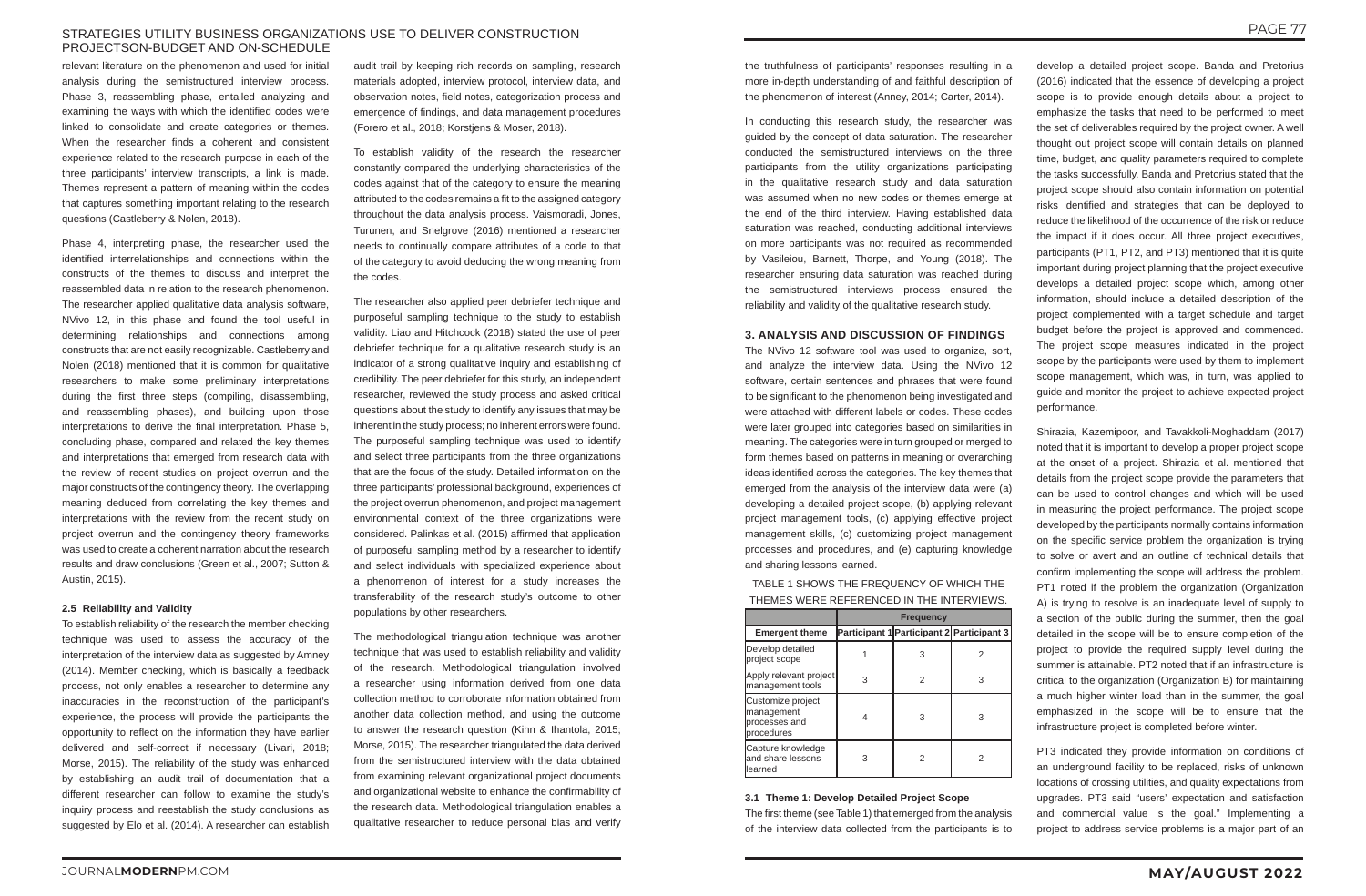# STRATEGIES UTILITY BUSINESS ORGANIZATIONS USE TO DELIVER CONSTRUCTION PROJECTSON-BUDGET AND ON-SCHEDULE

organization's strategy of responding to complexities and changes in its business environment, which includes evergrowing demand of customers, aging facilities, and the threat of competitors (Itegi, 2015; Kiehne et al., 2017).

Amoatey and Anson (2017) mentioned the assumptions, requirements, and endpoint for a project must be robustly but concisely detailed in the project definition to ensure everyone obtains a clear and noncontradictory understanding of the intent of the project. PT2 and PT3 inferred that in the project scope, it is important to list out the assumptions used to establish the baseline for the schedule and budget, which can then be updated with lessons learned as project progresses. PT2 and PT3's review of the changes in the assumptions provided valuable information that was used to determine issues that were causing a project to overrun.

Participants emphasized project management implementation built out from a clear and detailed scope ensures that the right work necessary to achieve the organization's goals and objectives is implemented. The participants demonstrated that the project scope details the organization's response to the specific technical, environmental or business challenge. Derenskaya (2018) indicated that justification and information used in developing the scope are normally based on the organization's project purpose, impacts of the environment, and the organization's internal dynamics in relation to the project. Cristóbal, Carral, Diaz, Fraguela, and Iglesias (2019) in their findings on complexity in project management stated that project scope provides

*Correlation with recent studies.* Participants' experience on the importance of developing detailed project scope to project performance confirms the research findings presented by Samset and Volden (2016) and Banda and Pretorius (2016). Samset and Volden found the fundamental problem that lead to major public investment projects not achieving the intended purpose can be traced back to deficiencies in the written project scope or lack of written project scope at the earliest preparatory phases. Samset and Volden asserted that front-end planning and detailing of scope is crucial to improving project performance and ensuring project success. Banda and Pretorius implemented extensive research on performance of some select infrastructure projects implemented by some public and private agencies. Banda and Pretorius discovered applying a detailed and concise project scope definition positively impacts performance of infrastructure projects.

a window to defining and understanding the uncertainties and complexities associated with a project. Cristóbal et al. indicated that understanding the uncertainties and complexities enables the project manager to match the project implementation plan that best fit the complexities identified and can produce the best outcome.

*Correlation with contingency theory. T*he participants' concept of developing a detailed project scope that adequately responds to the organization's complexities correlates to the perspective of Lawrence and Lorsch (1967) on contingency theory. Lawrence and Lorsch viewed an organization as an active system existing in an uncertain and dynamic environment, with a tendency to reach out to bring order to its complex environment. Lawrence and Lorsch indicated that the effectiveness of the organization would be contingent on the extent to which its system structures fit environmental conditions. Shenhar (1998) extended the contingency theory into project management. Shenhar found that during the project planning and scope stage, the project manager must set practices to fit project uncertainty and complexity to increase the chances of success.

The participants emphasized the need for a project executive to evaluate and ensure the various technical and management complexities surrounding the organization and project reflect in defining the scope, setting the target schedule, target budget, and in the implementation process to achieve the set objectives. Suda et al. (2015) mentioned that contingency theory should be used for complex managerial and project management decision making that involves large infrastructure projects, especially during project definition stages, instead of other concepts that are usually employed for project planning. Suda et al. cautioned that the adoption of the wrong project management approach to a major infrastructure project might lead to problems.

**3.2. Theme 2: Apply Relevant Project Management Tools** Applying relevant project management software tools was the second theme (See Table 1) that emerged from the analysis of the data collected from the three participants. Pellerin, Perriera, Guillota, and Léger (2013) indicated that a project management software package is an information technology program developed to provide users with complete and documented information on project performance. The participants expressed that after establishing clear and detailed project scope, the next essential step is applying a project management software tool capable of pulling together information, process it, and

provide actionable results. Wali and Othman (2019) noted the huge amount of information and varied considerations is required now for pre-construction planning to develop and schedule the activities sequence, defining work tasks and responsibilities, determine applicable construction methods, and allocation of resources.

The participants cited they typically use project scheduling software as against writing down what is to be done day by day. The participants mentioned the software is applied to list out in detail all the activities that are going to take place, which is linked to estimates, and then some logic is applied to chart the project execution path. PT1 said "I use excel sheet to plan critical paths milestones for the months, permitting applications, vetting and contract awards processing and overall budget." Using this particular tool enabled PT 1 to present a concise picture of the state of each project to the top executives at any moment. PT1 indicated mistakes of the past were avoided where people assume tangential tasks without understanding the effect on project target. PT1 said "they now know when to say no or when they should say we will address that at the end of the project if the project is on time and budget."

PT3 said "depending on the contract, I use either Microsoft Project or Primavera to forecast resource demand, scheduling, costing and budgeting, and contract valuation." PT2 demonstrated a preference for primavera. PT2 said "primavera is a great tool to set an overall schedule and expectations." PT2 and PT3 demonstrated that using a tool enabled them to plan and document project information effectively and monitor the implementation of project tasks. Desmond (2017) and Valenko and Klanšek (2017) inferred that no particular project management software is found to be most effective across the board, in choosing project management software an organization needs to consider the industry, adaptable to organizations functions, project management needs, project type, and tasks.

All participants mentioned that the application of the project management tool enables them to effectively document and incorporate information sorted and contributed from different stakeholders, especially those directly involved in the project management into the schedule. The participants indicated adopting contributions from different stakeholders into the schedule enables the project team members to understand better the responsibilities and accountabilities expected from each individual during the project implementation process. PT2 emphasized that a project executive does not have to cajole anyone into implementing what they are required to implement once

you have received their initial "agreement "during the development of the project schedule. PT2 indicated that the use of a project management tool enables a project manager to reinforce accountability without it becoming a personal issue. PT2 said "let the project schedule be the bad guy."

Pellerin et al. (2013) stated project leaders use project management software to facilitate the flow of information from one subsystem to another, integrate various data from multiple sources into a more manageable data file, and depict the interaction and interrelation of roles and enterprise systems within an organization. PT3 mentioned using the project management tool. I was able to detail the complex integrations and overlaps between the engineering tasks to the project team and the contractor, thereby reducing ambiguities in the understanding of expected project deliverables. PT2 made a similar assertion on importance of project management tool. PT2 mentioned adopting the Primavera tool, a versatile software, enables the project manager to accurately and graphically illustrate the roles, interdependence of roles, and impact of each individual's role on meeting the overall project objective. PT1 mentioned routinely reviewing with the contractor the project schedules generated using a project management tool enables the team to determine overlapping or conflicting work schedules, unrealistic schedules, and works on the verge of slippage. Wali and Othman (2019) noted the relevance of project management tools has increased in the field of construction project management because of the number of interacting elements in the environment and strength of its impact that are now needed to be considered in managing a project.

*Correlation with recent studies.* The application of relevant project management tools strategy to improve project planning, scheduling, costing, and implementation of project management processes expressed by the participants correlates with the findings of the study implemented by Radujkovića and Sjekavica (2017). Radujkovića and Sjekavica performed case study research of three public water projects to determine the contribution of project knowledge and practices in the area of construction management. Radujkovića and Sjekavica found the application of relevant project management software to be a key enabler or influencer of project management success. Radujkovića and Sjekavica buttressed that project management software can enable an organization to enhance its project planning, monitoring, and control process better.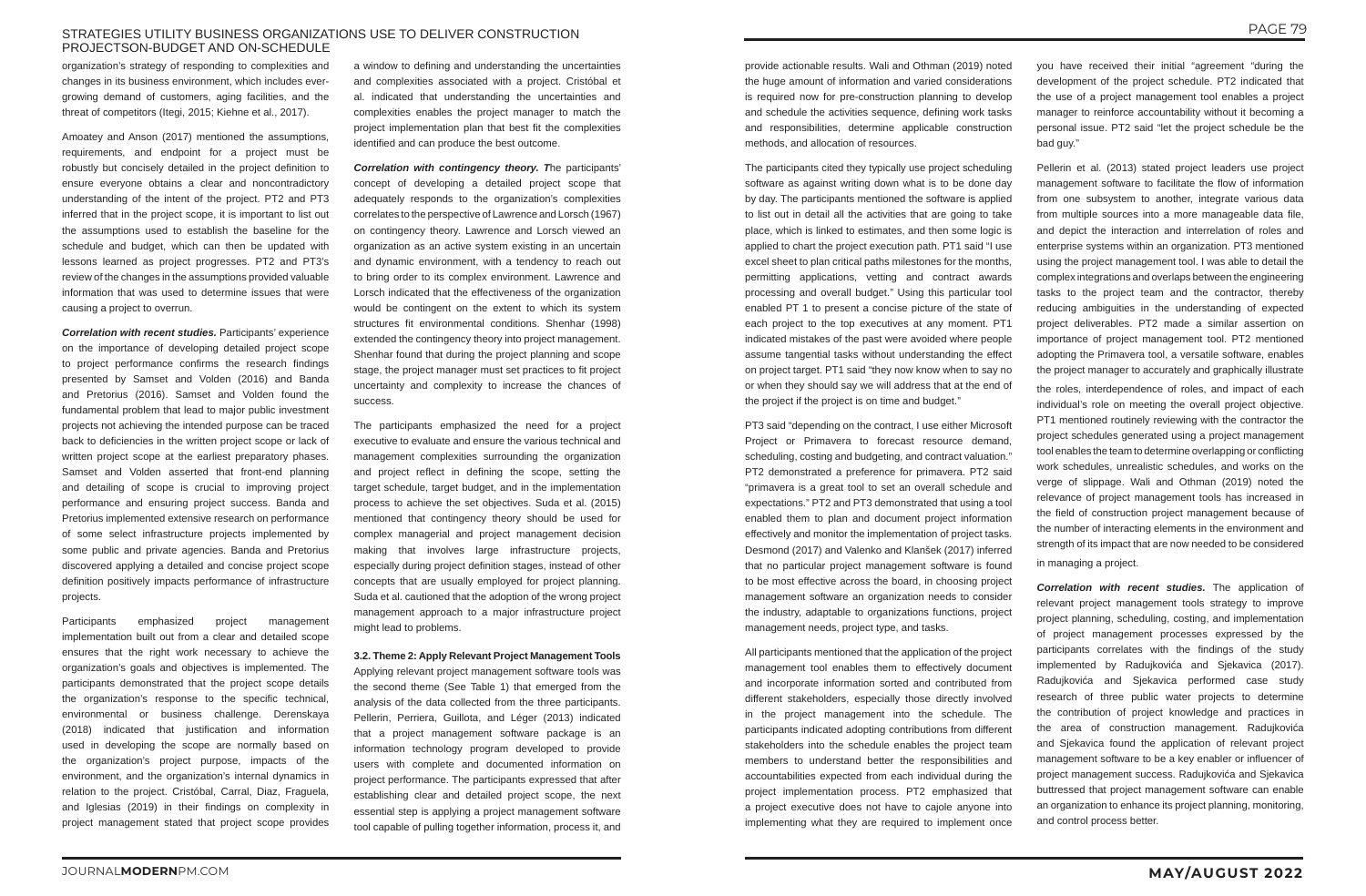# STRATEGIES UTILITY BUSINESS ORGANIZATIONS USE TO DELIVER CONSTRUCTION PROJECTSON-BUDGET AND ON-SCHEDULE

PT1 said "normally we use the scheduling tool to access the progress of the project" on regular bases. PT2 and PT3 highlighted that using a management tool enables the project leadership to aggregate and integrate project related information and deliver a consistent message across to field operations and other stakeholders. Bor and Kiptum (2017) stated project management software typically contains functions that enable organizations to implement multidimensional information integration, access comprehensive project information, and facilitate information distribution and communication and visualization of the projects. Bor and Kiptum found that persistent use of an efficient project management software tool has a significant positive impact on engineering project performance. Bor and Kiptum asserted organization leaders that want to implement a meaningful project plan and maintain the motivation of projects' stakeholders need to employ a system that can effectively review and relate information on the project to the broader organizational context.

Correlation with contingency theory. Theme 2 correlates with Wooton's (1977) perspective on contingency theory. Wooton postulated that an organization has to continually evolve its systems to respond appropriately to the persistent instability in the organization's environment. Islam and Hu (2012) indicated an organization where the organization's internal characteristics, including control systems, technology, and structure, are aligned with the complexity in its environment would experience higher performance. The participants on realizing the perceived inefficiency or need for improvement in their project implementation process started emphasizing the use of specific applicable capabilities in the existing software application or adopted the use of completely different software applications to respond to the changing realities in their environment.

The participants used different software tools for managing projects, software they believed is most appropriate to their particular situation. PT1 employed a simple project management software tool, Excel, to monitor schedule and financials, especially of several different types of construction projects being implemented at the same time at a high level. PT1's focus is detecting contracts at risks of slippage, facilitating issues to be resolved at the project level or project executive level, and ultimately ensuring the projects are completed within overall budget goals. PT1's focus was aligning the project to complexities in the immediate and broader environment of the project. PT2 used robust project management software, Primavera,

when the design is in an advanced stage, superstructures, and finally, at the completion of the design. PT1's new procedure was implemented within the project planning phase of the project management process, whereas PT3's project execution procedure was implemented within the construction execution phase.

and PT3 preference is for either Primavera or Microsoft Project to manage each of the projects that they have oversights responsibility over. PT2 and PT3 used the project management information software to communicate project tasks, derive stakeholder's input, determine and demonstrate the impact of potential risks, and reinforce accountability. PT2 and PT3 focus was the project at the process level and task level aligning to complexities in the environment. Zheng and Carvalho (2016) indicated that a flexible project management approach is required to manage a project existing in an increasingly complex environment. Cole (2017) noted for a project in uncertain and complex surroundings, the project management approach should not only focus on the project process but should extend the same to the project tasks.

# **3.3 Theme 3: Customize Project Management Processes and Procedures**

Customization of project implementation processes and procedures to suit the specific project implementation requirements of each organization was the fourth theme that emerged from the analysis of the data collected from the three participants. All the participants' organizations have existing standard project management processes, but based on past experience of project performance, participants adopted or adapted some new strategies or steps into their standard project management process to improve its effectiveness. Kononenko and Lutsenko (2018) indicated that there are several project management processes and procedures developed over the years by professional institutions for application in different industries and project management needs. Kononenko and Lutsenko stated it is imperative for the project management team to apply the best existing standard process or create adaption to guide the project implementation and address problems as both the project parameters and the quality of its product will depend on it.

PT3 demonstrated establishing a standardized step-bystep project inspection procedure to provide details and guide the construction execution phase of the project management process. PT3 stated the "construction managers follow the format in starting, inspecting tasks and ensuring the quality, communication, documenting, handing over of each deliverable." PT1 asserted that the project management process entails formalizing and breaking the design review procedure into a 3-step review process to increase the extent of operations input into the design prior construction phase. PT1's new process involved sending the engineering design to the operations for review and feedback at the initial stage, foundations, next

PT2 explained instituting a new project management process whereby the project manager coordinates the project from beginning to the end, and a supportive process was created for engineering and design activities, and another supportive process for construction and operations activities. PT2 indicated that the new procedure ensures that engineering focuses on engineering and operations focus on construction and operations. PT2 indicated that the new system increased contributions and representation from other stakeholders into the project planning. PT2 mentioned "in the past engineering just run their project from the inception to completion," and that engineering permitted limited contributions from other stakeholders. Joslin and Mulller (2015) asserted customized processes in combination with standardized methodology needed to be employed for project management. Joslin and Muller noted that the combination of both customized processes and standardized methodology presents a comprehensive process that enhances project effectiveness and increases the chance of project success. The participants affirmed that the new customized processes provide better structure, flexibility, and a more inclusiveness approach to project implementation. The new process ensured that project stakeholders' interests are considered early in the engineering phase resulting in potential issues or disputes being identified and resolved before execution and loss of project time avoided. PT3 remarked "unlike in the past the inspection team and contractor now have a clear and concise understanding of the project manager's expectations, especially in terms scope of each specific task."

Karaman and Kurt (2015) expressed that an organization needs to choose a process and supportive processes or procedures that best fit the organization's project management philosophy, stakeholder management, project execution, or risk perspective. Kononenko and Lutsenko (2018) highlighted that the application of appropriate procedures and templates assigned to selected processes enhances the implementation of the process. The participants discussed utilizing customized procedures or techniques to manage specific processes that have been found problematic in the recent past. PT3 mentioned establishing a procedure to better track

requests for information (RFIs) and reduced incident of delay in response between the contractor and design engineer, and between contractor and organizations' operations during construction. PT3 mentioned the new RFI procedure involved using a new RFI form template, communication flow chart, and emailing distribution and notification protocol to necessary parties.

PT2 and PT1 adopted procedures similar to the process applied by PT3. PT2 narrated the introduction of a project schedule tracking documentation to track progress, identify and mitigate issues, project risks as early as possible through collaborative efforts. PT1 introduced a project procedure to track and manage change order requests during the project execution process, and the goal is to limit change orders to 5%. PT1 indicated the system involves project managers collecting the data on cause and source of the change order, documentation of the nature of the change orders, periodical review of change order requests, stakeholder inputs, and resolution of issues. All the participants indicated they were able to make a quicker and better decision over their construction projects by instituting the new process and procedures. PT1 indicated with the new system "I get informed and involved in finding solutions to an issue much faster, and avoid the issue having a serious negative impact on a task." PT3 asserted "improved process allowed us to more efficiently resolve minor gaps or differences in understanding of design drawings, technical specifications, or contract provisions on time." Cole (2017) noted that it is important to establish a project process that hastens decision making during project execution. Cole stated frequent delay or slow decision making often result in scope creep, rework, and contribute to project overruns.

*Correlation with recent studies.* The participants› perception on the importance of customization of project management processes and procedures on implementation of project aligns with the outcome of recent studies on the impact of project management methodologies on project success implemented by Abdulla and Al-Hashimi (2019). Abdulla and Al-Hashimi found that applying a combined standard process and procedure customized to fit the particular organizational or project situations enables a project manager to efficiently and effectively manage critical infrastructure projects leading to an increase in project performance. Joslin and Mulller (2015) argued that an organization project management process is deemed incomplete or limited if the process does not encompass processes, procedures, and techniques that are appropriate to the organization and executing certain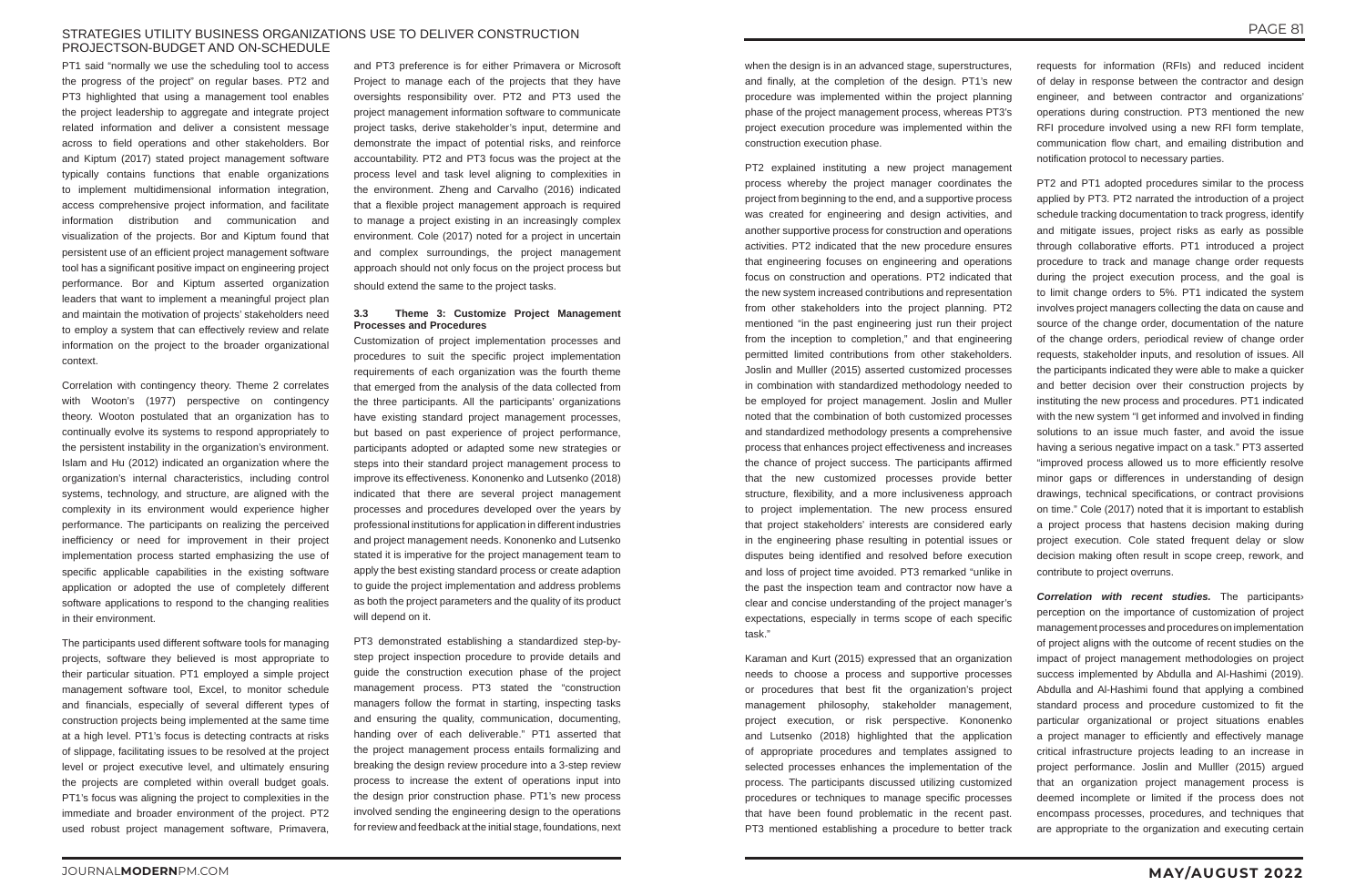# STRATEGIES UTILITY BUSINESS ORGANIZATIONS USE TO DELIVER CONSTRUCTION PROJECTSON-BUDGET AND ON-SCHEDULE

types of tasks or projects. Joslin and Mulller postulated that determining and applying an appropriate process requires understanding the organization's governance paradigm and industry context.

The participants' use of customized project management procedure enabled the project team to make better judgment and decisions in managing the project, especially at the task level, and respond more effectively to the existing challenges in the project environ. Pace (2019) asserted project manager experience, ability to work with people, understanding organization culture, and expressing of technical capabilities and tacit knowledge is maximized in the environment where the project process is conditioned to the assumptions and sensitivities in the environment which it exists. Radujkovića and Sjekavica (2017) noted that there is possibility for a right project to succeed without successful project management, but successful project management significantly enhances the possibility of project success. Radujkovića and Sjekavica asserted applying the right project procedure and practices is important for the integration of human interaction, management, and technical perspectives needed to achieve successful project management of technological and engineering projects.

Correlation with contingency theory. The participants' customization of project management processes and procedures correlates with Lawrence and Lorsch (1967) perspective on contingency theory. Lawrence and Lorsch perceive an organization as an active system in which its environments can range from highly dynamic to extremely stable and tends to reach out to bring order to this complex environment to effectively cope with the situation. Lawrence and Lorsch indicated an organization is not a single system entity but consisting of various interrelated subsystems or sub task levels. Lawrence and Lorsch postulated that similar to an organization's need to cope with the surrounding environment, the subsystems need to cope with the characteristics of their respective segments of the total external environment. All the participants demonstrated that the new procedures adopted were targeted and applied to manage either at the process level or task levels specific challenges in the project's environment impacting the performance of their projects. The challenges in the participant's project's environment include concern about the contractor's competence, procurement issues, communication issues, and construction and technical complexities.

Beach and Mitchell (1978) stated that decision making

entails making a rational appraisal of an issue and following a process in deciding among alternative options of action required to solve the issue. Tarter and Hoy (1998) postulated that there is no particular best course of a solution to a problem best approach is the one that fits the circumstances. The participants on the evaluation of the issues, understanding the impact of the situation on effective implementation of the project, rationalized and decided on the particular course that they deemed best mitigates the issue within the context of the project (Beach & Mitchell, 1978; Tarter & Hoy, 1999).

# **3.4 Theme 4: Capture Knowledge and Share Lessons Learned**

Capturing knowledge and implementing lessons learned is the fourth theme (see Table 1) that emerged from the study. All the participants narrated the method that they used in capturing tacit and explicit project implementation knowledge from individual members or groups within their teams. The participants explained the impact of sharing and applying lessons learned from the project performance knowledge has on the implementation and performance of their projects. Du, Zhou, Yuan, and Liu (2019) indicated that project knowledge-sharing is an important part of knowledge management; it involves collection, processing, and sharing of lessons learned deemed critical to cooperation and overall performance.

PT3 stated that documenting and sharing lessons learned enabled the project team to initiate and execute projects more quickly as relevant information from one project can be transferred and applied to another project. PT3 said,

When we start a project we don't start from scratch, we start from lessons learned and communicate what we have on contractor competence, affected community and other issues driving the performance, and process options to follow in the project context.

PT3 indicated the project team follows a process flow chart to implement the lessons learned for each project. PT3's process flow chart indicates these steps (a) end of project, (b) completion of questionnaire and identify issues, (c) team meets to discuss questionnaire, (d) document and save lessons learned to database, and (e) retrieve and communicate lessons learned for use in current project. McClory, Read, and Labib (2017) noted organizations that actively facilitate and capture the lessons learned through a structured procedure as recommended by the professional bodies stand to benefit significantly from process improvement than organizations where personal experience and individual learning are shared on an

informal basis.

PT1 mentioned holding regular project management meetings with the organization's project managers, where project managers discuss project progress, discuss pertinent project issues, and share project performance experience. PT1 demonstrated that lessons learned from past project experience enabled project management teams to become better at managing the schedule by being savvier with the submittals process and eventually improving project performance. PT1 stated project managers now at the beginning of the project identify all items on the contract that are going to take the longest time to arrive and ask the contractor to provide the submittals for those items first on the job. PT1 indicated early approval of these items means the contractor can place orders for the items and know exactly when the items will be delivered to the site and plan accordingly. PT1 mentioned in the past there have being situation where a contractor will make order for an item close to when the item is needed for construction thinking it will take the normal 4 to 6 weeks delivery period, but due to an unforeseen reason, the contractor's supplier took 14 months to supply the item to project site, resulting in serious schedule delay. Terzieva (2014) inferred that project manager should pay close attention to both failures and success stories experienced in any specific phase during the project implementation, as both stories can provide valuable information that can, in turn, be used for practice learning and shared with project team member on future projects or pass on to other project managers.

PT2 demonstrated that capturing and sharing of project experience amongst project managers was also an important strategy used in reducing project overrun. PT2 discussed the method the organization used in implementing the strategy. PT2 indicated that the organization brought together people of the same position to develop a project management community of practice. PT2 stated that the focus of the community was to facilitate the learning and sharing of lessons learned amongst project managers and provide the necessary support to overcome any specific project challenges a project manager may be facing. Pyrko, Dörfler, and Eden (2017) explained that a community of practice is the bonding together of a group of people who faces similar types of problems in their professional practice to find solutions to such problems, and in the process, they share tacit knowledge and store knowledge. Du, Zhou, Yuan, and Liu (2019); Paver and Duffield (2019); and Tshuma, Steyn, and van Waveren (2018) inferred that beyond using procedures in the form

of documentation, templates, and charts, that professional meetings and community promotes willingness to share knowledge among individuals in an organization and positively impacting knowledge management.

Correlation with recent studies. The participants' perspective on the importance of capturing knowledge and implementing lessons learned to achieve a reduction in project overrun correlates with the outcome of the study on project management and lessons learned process by Paver and Duffield (2019). Paver and Duffield found in their study that for the few organizations that ensured lessons learned are factored into the implementation of their project, program and portfolio management were less likely to repeat mistakes of the past. Noranga and Nooshinb (2016) stated that it is important to record all positive and negative experiences derived from executing a task. Noranga and Nooshinb postulated that past experiences highly influence the success of any new project development. PT1 and PT3's lessons learned experience provided the bases they used to evaluate and understand the causes of gaps or inefficiency observed in the project implementation process, and to deriving appropriate method used to address the situation.

The participant's concept of the relevance of capturing and implementing lessons learned to improve the effectiveness of project process is corroborated by Lindhard and Larsen (2017). Lindhard and Larsen found organizations that improve their sharing of lessons learned experience are able to reduce their project deficiencies by improving competences and collaboration among the management team. Lindhard and Larsen inferred that improvement of the underlying factors of competences and collaboration tends to increase the performance parameters of time, cost, and quality of construction projects. Lindhard and Larsen also noted that an organization establishing a structured process of capturing experiences from the project environment enhances the communication process. Lindhard and Larsen mentioned that well-functioning communication, in turn, reduces the impact of the uncertainties and complexities in the project environment on the project.

The three participants discussed different types of methods their project team used to capture knowledge and lessons learned. PT1 and PT3's methods for capturing lessons learned is informed mostly by the contractor's competences, and project planning issues. PT2's current methods for capturing lessons learned is informed by the organizational structure and new project implementation process. Terzieva and Morabito (2016) asserted that for an organization to manage knowledge successfully, the organization must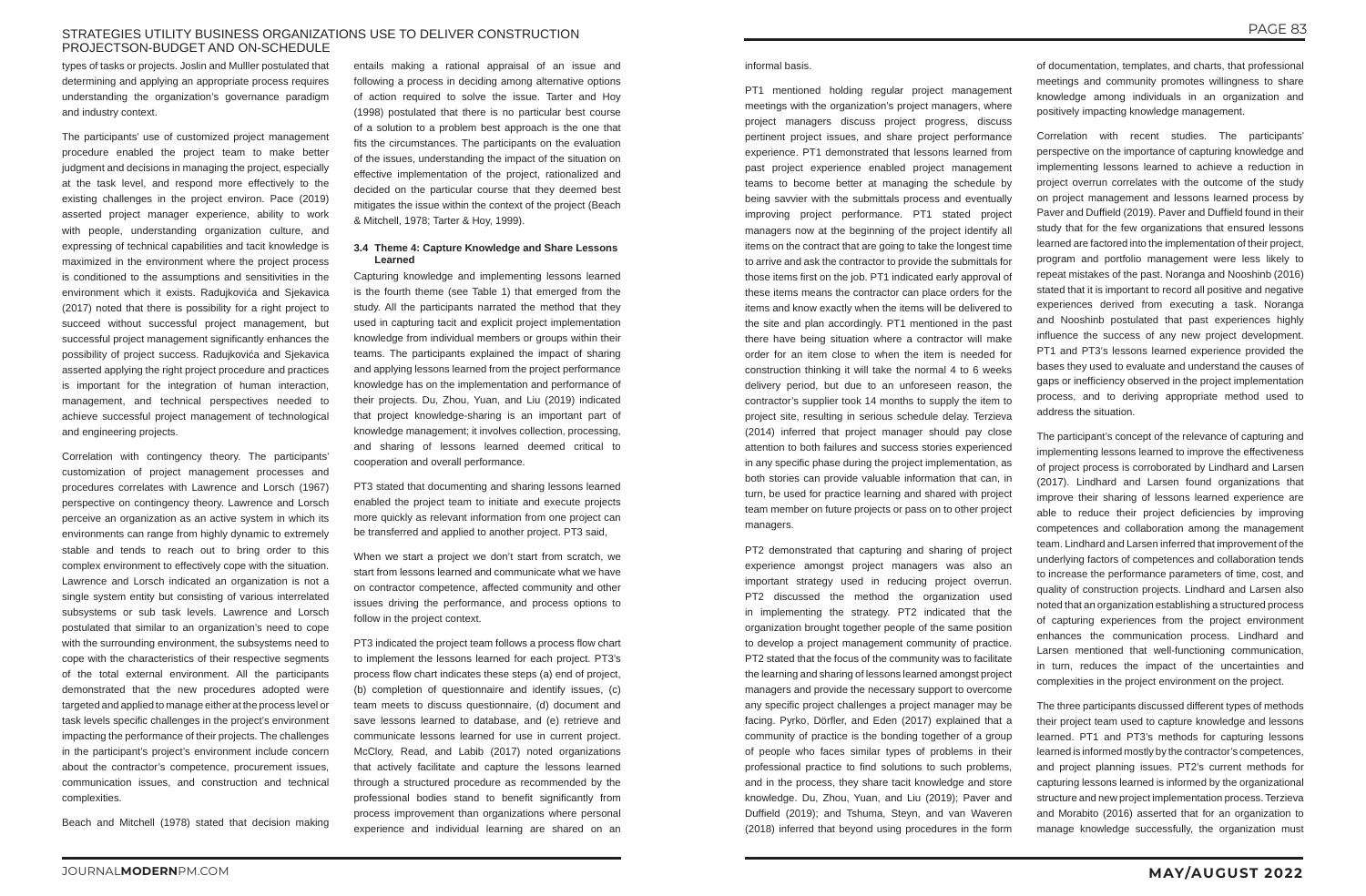# STRATEGIES UTILITY BUSINESS ORGANIZATIONS USE TO DELIVER CONSTRUCTION PROJECTSON-BUDGET AND ON-SCHEDULE

adopt a knowledge reporting strategy that will suit the organization's nature. Aerts, Dooms, and Haezendonck (2017) confirm Terzieva and Morabito findings indicated that in large scale infrastructure development projects that it is pertinent for the knowledge management system to be of dynamic nature and adaptable to environmental change.

*Correlation with contingency theory.* Theme 4 correlates with Wooton's (1977) perspective on contingency theory. All the participants developed and employed the lessons learned methods to constantly collect feedback from the project process and use the information collected to avoid mistakes of the past and resolve related issues that developed in the course of a new project. Wooton noted it is pertinent for an organization to imbibe the notion of constantly scanning the environment, learning, and changing the organization to respond to persistent instability associated with modern organizational environments appropriately.

The participants emphasized different types of procedures for capturing and implementing lessons learned. PT3's procedure was focused on capturing knowledge from the process, and task levels and sharing lessons learned with the entire project team. PT1's procedure was focused on capturing knowledge and sharing lessons learned among project managers for managing at the process level. PT2's procedure was focused on capturing knowledge and sharing lessons learned among professional project managers and other professionals in senior positions in the organization that is involved in the project implementation process. Zeithaml, Varadarajan, and Zeithaml (1988) report on contingency theory application indicated that it is important for organizations to choose the most suitable management systems for knowledge sharing based on the prevailing internal situations including strategy on structure, process, and project expectations. Becerra-Fernandez and Sabherwal (2001) study on contingency theory in relation to knowledge management made a similar conclusion but from a task focus perspective. Becerra-Fernandez and Sabherwal argued that a manager should understand the specific characteristics issues affecting their tasks, based on the task environment and orientation and focus on developing a particular knowledge reporting process.

# **4. SIGNIFICANCE AND APPLICATION OF STUDY**

The findings of this study indicate project executives in utility organizations that (a) develop a detailed project scope, (b) apply relevant project management tools, (c) apply a customized project management processes and procedures, and (d) capture knowledge and share lessons

will be able to enhance their project management practices and potentially improve their project management performance and save funds. The revenues saved can be re-invested in utilities infrastructure maintenance and growth, resulting in increased service quality and enhanced well-being for the people serviced by the utilities. Allen, Clark, Cotruvo, and Grigg (2018) indicated that adequate maintenance of water distribution infrastructure can enhance public health and increase the economic potential of a community.

Developing a detailed project scope enables a project executive to detail and emphasize factors that are pertinent to achieving project success required by the organization. Project executives that implement detailed project scope are better able to align the project planning with project strategic goals and organization strategic business goals, and also improve the project benefit realization management. Implementing detailed project scope can enhance the capability of an organization to strategically integrate the new project into the functioning of the organization and its management system on completion of the project (Ferrer Romero, 2018). Project executives should consider developing a robust format or template for the project scope development prior to construction. The project scope should, at a minimum, cover details on project objectives, target cost and schedule, justifications for the project, key milestones and key deliverables, acceptance criteria, known constraints and assumptions, potential issues or risks, and organizational leadership requirements.

Project executives should ensure procedures are adapted to key issues at the project task level; this can be achieved by reviewing project historical data, lessons learned, and analysis of project environment using applicable management analysis tools. Project executives should develop a robust monitoring system for the change order process and setting acceptable change order limits above which a review of the project implementation process will be triggered to determine factors causing the change order. source of the change order, and means of addressing the increase in change order request.

Applying project management software enables project executives to develop and display information about the project to stakeholders, information such as the work breakdown structure, works schedule, task costs, resources, and financial expenses. Using project management software that is relevant and a best fit for the project context can enable the project executive to develop

accurate schedule, and better determine full cost of the project and enhance the accuracy of the costs. Starting a project based on a realistic project cost and project schedule projection is essential for achieving project success. Applying relevant project management software can increase an organization capability to detect weaknesses in the project process and capacity to respond faster to such weaknesses. Applying relevant project management software increases the project management process agility in responding to specific issues in the project environment (Pellerin, Perriera, Guillota, & Léger, 2013).

Customizing project management processes and procedures to meet the specific challenges experienced in the implementation of certain tasks or by gaps in the system enable the project executive to manage the project implementation process better. Customized project management processes and procedures strategy can be employed to target and improve specific project task challenges such as delay in RFIs processing, a high number of change order requests, and poor project communication. For instance, Project executives could develop a robust monitoring system for the change order process and setting acceptable change order limits above which a review of the project implementation process will be triggered to determine factors causing the change order, source of the change order, and means of addressing the increase in change order request. Applying customized project management processes and procedures potentially can lead to an improvement in assessing the project team's responsibilities and accountabilities, project decision making process, and effectiveness in responding to challenges in the project environment (Cole, 2017; Kononenko & Lutsenko, 2018). Having a customized and adaptable project management process ensures project management processes and procedures are agile and responsive to key issues in the organization's environment that may impact project implementation. Some of these issues include public concerns on project activities, conflict with other utilities, environmental pollution issues, local contractor's capabilities, and changing construction methodologies and technologies.

Capturing knowledge and sharing lessons learned of project performance experience among project team members could have a profound impact on the project implementation process and meeting project goals. Capturing knowledge and sharing lessons learned enable a project executive to better assess the underlying causes of inefficiency in a past project implementation process, and find appropriate solutions to such problems. Further,

using the solution found as basis project executive can develop relevant best practices that can be used to avoid repeating past mistakes in future projects.

# **5. CONCLUSION**

Project management researchers have implemented several studies to identify causes of project overrun phenomenon and postulated relevant solutions to the issue, but these studies and its findings are mostly not targeted at the utility industry. The researcher set out to explore project overrun phenomenon in the context of the utility industry and answering the research question "What strategies do successful project executives in utility organizations employ to deliver infrastructure construction projects on-budget and on-schedule?" Using data collected from the project executives that participated in this study, the research question was answered. The researcher determined from the analysis of the interview data that project executives in utility organizations can improve project management performance of construction projects applying following strategies (a) developing detailed project scope, (b) applying relevant project management tools, (c) customizing project management processes and procedures, and (d) capturing knowledge and sharing lessons learned.

The infrastructures that utility organizations use to produce and deliver utility services such as telecommunications, electric power, natural gas, or public water and wastewater services to the public are typically very expensive to design, construct and manage to project completion. The high cost of acquiring and owning these utility infrastructures makes it imperative for a utility organization wanting to achieve a high level of project management performance to ensure the organization avoids waste or expending resources more than is necessary and achieve adequate returns on its investments. The findings and recommendations presented in this study provide utility organizations with information that the organizations can potentially apply to achieve high levels of project management performance of infrastructure construction projects.

This research study has some limitations which are worthy of note. The project executives that participated in this research study are persons in senior management positions at their respective utility organizations with the responsibility of overseeing several project managers and managing multiple projects across the organization. In the future, researchers can conduct the research on field project managers or construction managers and project superintendents to collect data and compare the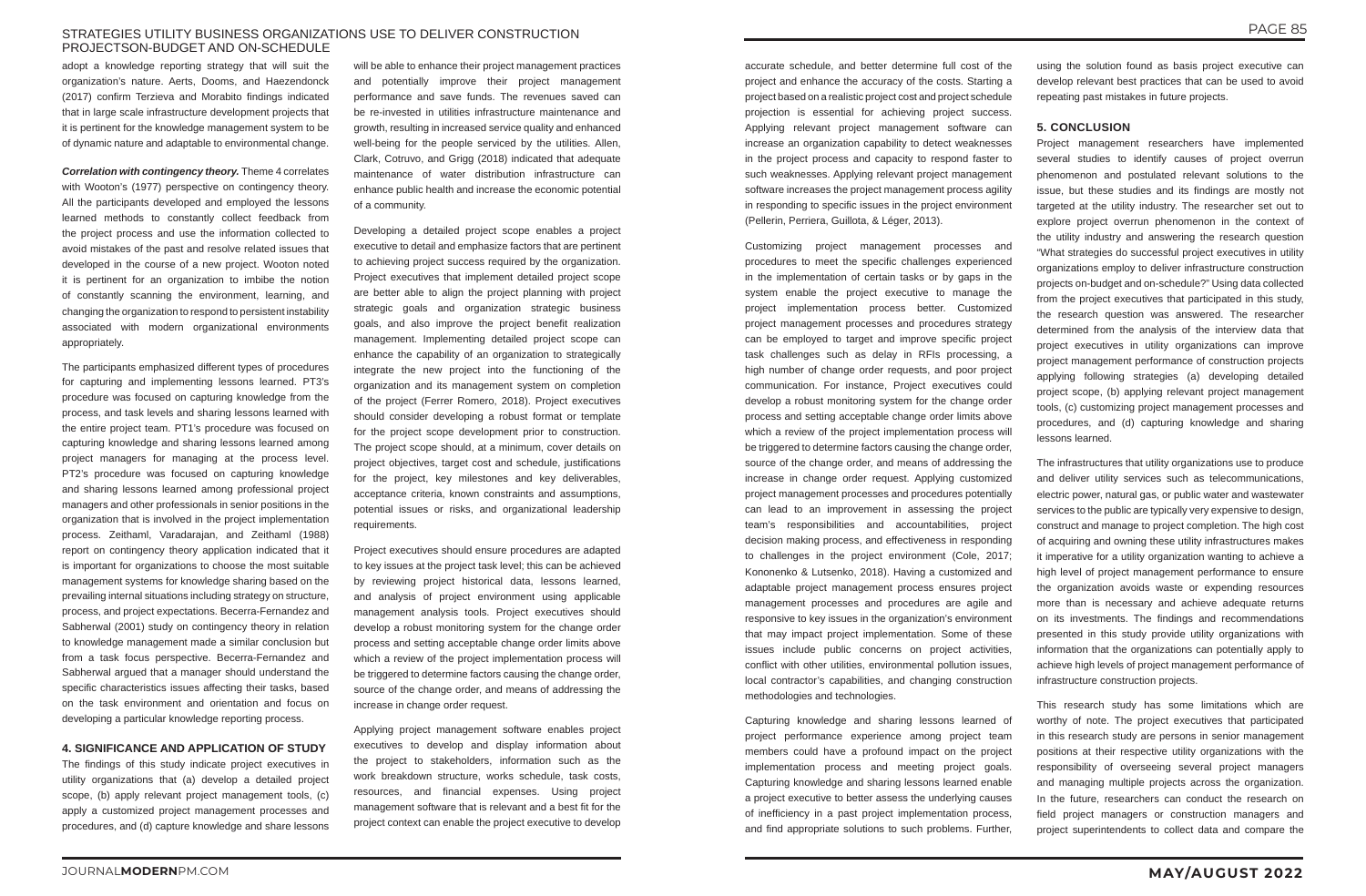# STRATEGIES UTILITY BUSINESS ORGANIZATIONS USE TO DELIVER CONSTRUCTION PROJECTSON-BUDGET AND ON-SCHEDULE

perspective of different project management levels on methods to reducing project overrun. The study can also be conducted using a different research method. Future researchers could use the quantitative research method to assess the level of influence that any of the themes that emerged or specific techniques that were mentioned by participants in this study have on project performance of construction projects in the utility industry.

# **REFERENCES**

Abdulla, H., & Al-Hashimi, M. (2019). The impact of project management methodologies on project success: A case study of the oil and gas industry. *Journal of Engineering, Project, and Production Management, 9,* 115-125. https:// doi.org/10.2478/jeppm-2019-0013

Abusafiya, H. A. M., & Suliman, S. M. A. (2017). Causes and effects of cost overrun on construction project in Bahrain: Part I (Ranking of cost overrun factors and risk mapping). *Modern Applied Science, 11*(7), 20-27. https:// doi.org/10.5539/mas.v11n7p20

Adesina, O. T., Omoregbe, S., & Oyewole, O. M. (2015). An assessment of project portfolio management techniques on product and service innovation: Evidence from Nigerian selected industries. *IOSR Journal of Economics and Finance (IOSR-JEF), 6*(4), 8-20. https://iosrjournals.org/ Adom, D., Yeboah, A., & Ankrah, A. K. (2016). Constructivism philosophical paradigm: Implication for research, teaching and learning. *Global Journal of Arts Humanities and Social Sciences,* 4(10), 1-9. https://www.eajournals.org/

Aerts, G., Dooms, M., & Haezendonck, E. (2017). Knowledge transfers and project-based learning in large scale infrastructure development projects: An exploratory and comparative ex-post analysis. *International Journal of Project Management, 35*, 224-240. https://doi. org/10.1016/j.ijproman.2016.10.010

Allen, M., Clark, R., Cotruvo, J. A., & Grigg, N. (2018). Drinking water and public health in an era of aging distribution infrastructure. *Public Works Management & Policy, 23*, 301-309. https://doi.org/10.1177/1087724X18788368

Aljohani, A., Ahiaga-Dagbui, D., & Moore, D. (2017). Construction projects cost overrun: What does the literature tell us? *International Journal of Innovation, Management and Technology, 8*(2), 137-143. https://doi.org/10.18178/ ijimt.2017.8.2.717

Amoatey, C. T., & Anson, B. A. (2017). Investigating the major causes of scope creep in real estate construction projects in Ghana. *Journal of Facilities Management, 15*, 393-408. https://doi.org/10.1108/JFM-11-2016-005

Alsaawi, A. (2014). A critical review of qualitative interviews. *European Journal of Business and Social Sciences, 3*(4), 149-156. https://doi.org/10.2139/ssrn.2819536 Anney, V. N. (2014). Ensuring the quality of the findings of qualitative research: Looking at trustworthiness criteria. *Journal of Emerging Trends in Educational Research and Policy Studies, 5*, 272-281. http://www.jeteraps.

scholarlinkresearch.com/index.php

Antwi, S. K., & Hamza, K. (2015). Qualitative and quantitative research paradigms in business research: A philosophical reflection. *European Journal of Business and Management, 7*(3), 217-225. http://www.iiste.org/Journals/ index.php/EJBM

> Durodola, O., Fusch, P., Tippins, S. (2017). A casestudy of financial literacy and wellbeing of immigrants in Lloydminster, Canada. *International Journal of Business and Management, 12*(8), 37-50. https://doi.org/10.5539/ iibm.v12n8p37

Banda, R. K., & Pretorius, L. (2016). The effect of scope definition on infrastructure projects: A case in Malawi's public and private implementing agencies. *South African Journal of Industrial Engineering, 27*, 203-214. https://doi. org/10.7166/27-4-1562

Barnham, C. (2015). Quantitative and qualitative research: Perceptual foundations. *International Journal of Market Research, 57*, 837-854. https://doi.org/10.2501/IJMR-2015-070

Baxter, P., & Jack, S. (2008). Qualitative case study methodology: Study design and implementation for novice researchers. *The Qualitative Report, 13,* 544-559. http:// nsuworks.nova.edu/tqr/vol13/iss4/2

Beach, L., & Mitchell, T. (1978). A contingency model for the selection of decision strategies. *The Academy of Management Review, 3*, 439-449. https://doi. org/10.2307/257535

Becerra-Fernandez, I., & Sabherwal, R. (2001). Organizational knowledge management: A contingency perspective. *Journal of Management Information Systems, 18*, 23-55. https://doi.org/10.1080/07421222.2001.110456 76

Bor, K. E., & Kiptum, D. K. (2017). Influence of integrated project management information systems on performance of construction projects in south rift construction companies, Kenya. *Journal of Business and Management, 19*(11), 17- 28. https://doi.org/10.9790/487X-1911011728

Bowen. G. A. (2009). Document analysis as a qualitative research method. *Qualitative Research Journal, 9*(2), 27- 40. https://doi.org/10.3316/QRJ0902027

Carter, N. (2014). The use of triangulation in qualitative research. *Oncology Nursing Forum, 41,* 545-547. https:// doi.org/10.1188/14.ONF.545-547

Castleberry, A., & Nolen, A. (2018). Thematic analysis of qualitative research data: Is it as easy as it sounds? *Currents in Pharmacy Teaching and Learning, 10*, 807- 815. https://doi.org/10.1016/j.cptl.2018.03.019

Cole, C. (2017). Project management evolution to improve success in infrastructure projects. *Management Dynamics* 

*in the Knowledge Economy, 5,* 619-640. https://doi. org/10.25019/MDKE/5.4.09

Creswell, J. W., & Creswell, J. D. (2018). *Research design: Qualitative, quantitative, and mixed method approaches* (5th ed.). Thousand Oaks, CA: Sage.

Creswell, J. W., & Poth, C. N. (2018). *Qualitative inquiry & research design: Choosing among five approaches* (4th ed.). Thousand Oaks, CA: Sage.

Cristóbal, J. R. S., Carral, L., Diaz, E., Fraguela, J. A., & Iglesias, G. (2019). Complexity and project management: A general overview. *Complexity, 2018*, 1-10. https://doi. org/10.1155/2018/4891286

Denzin, N. K. (2006). *Sociological methods: A sourcebook* (1st ed.). Piscataway, NJ: Transaction Publishers.

Derenskaya, Y. (2018). Project scope management process. *Baltic Journal of Economic Studies, 4,* 118-125. https://doi.org/10.30525/2256-0742/2018-4-1-118-125

Desmond, C. (2017). Project management tools-software tools. *IEEE Engineering Management Review, 45*, 24-25. https://doi.org/10.1109/emr.2017.2765439

Du, Y., Zhou, H., Yuan, Y., & Liu, X. (2019). Explore knowledge-sharing strategy and evolutionary mechanism for integrated project team based on evolutionary game model. *Advances in Civil Engineering, 4365358*, 1-23. https://doi.org/10.1155/2019/4365358

Elo, S., Kaariainen, M., Kanste, O., Polkki, T., Utriainen, K., & Kyngas, H. (2014). Qualitative content analysis: A focus on trustworthiness. *SAGE Open*, 1-10. https://doi. org/10.1177/2158244014522633

Ferrer Romero, E. F. (2018). Strategic project management: A methodology for sustainable competitive advantage. *Revista EAN, 2018*, 15-31. https://doi. org/10.21158/01208160.n0.2018.2016

Forero, R., Nahidi, S., De Costa, J., Mohsin, M., Fitzgerald, G., Gibson, N., & Aboagye-Sarfo, P. (2018). Application of four-dimension criteria to assess rigour of qualitative research in emergency medicine. *BMC health services research, 18*(1), 120. https://doi.org/10.1186/s12913-018- 2915-2

Fusch, P. I., & Ness, L. R. (2015). Are we there yet? Data saturation in qualitative research. *The Qualitative Report, 20*, 1408-1416. http://nsuworks.nova.edu/tqr/vol20/iss9/3 Gaikwad, P. (2017). Including rigor and artistry in case study as a strategic qualitative methodology. *The Qualitative Report, 22,* 3431-3446. https://nsuworks.nova.edu/tqr/

vol22/iss13/4

- Gbahabo, P. T., & Ajuwon, O. S. (2017). Effects of project cost overruns and schedule delays in Sub-Saharan Africa. *European Journal of Interdisciplinary Studies, 3*(2), 46-58. https://doi.org/10.26417/ejis.v7i2.p46-59
- Green, J., Willis, K., Hughes, E., Small, R., Welch, N., Gibbs, L., & Daly, J. (2007). Generating best evidence from qualitative research: The role of data analysis. *Australian and New Zealand Journal of Public Health*, 31, 545-550. https://doi.org/10.1111/j.1753-6405.2007.00141.x
- Islam, J., & Hu, H. (2012). A review of literature on contingency theory in managerial accounting. *African Journal of Business Management, 6,* 5159-5164. https:// doi.org/10.5897/AJBM11.2764
- Itegi, F. M. (2015). Improving organization performance: Project management approach sustainable development in face of globalization. *Journal of Entrepreneurship & Organization Management, 4,* 1-6. https://doi. org/10.4172/2169-026X.1000155
- Jatarona, N. A., Yusuf, A. M., Ismail, S., & Saar, C. C. (2016). Public construction projects performance in Malaysia. *Journal of Southeast Asian Research, 2016,* 1-7. https://doi.org/10.5171/2016.940838
- Joslin, R., & Müller, R. (2015). Relationships between a project management methodology and project success in different project governance contexts. *International Journal of Project Management, 33,* 1377-1392. https://doi. org/10.1016/j.ijproman.2015.03.005
- Karaman, E., & Kurt, M. (2015). Comparison of project management methodologies: Prince 2 versus PMBOK for IT projects. *International Journal of Applied Sciences and Engineering Research, 4,* 572-589. https://doi.org/10.6088. ijaser.04059
- Khalid, K., Hilman, H., & Kumar, D. (2012). Get along with quantitative research process. *International Journal of Research in Management, 2*(2), 15-29. https://rspublication. com/ijrm/march 2012/2.pdf
- Kiehne, J., Ceausu, I., Arp, A., & Schüler, T. (2017). Middle management's role in strategy implementation projects: A behavioral analysis. *Proceedings of the International Conference on Business Excellence, 11*, 539-549. https:// doi.org/10.1515/picbe-2017-0058
- Kihn, L., & Ihantola, E. (2015). Approaches to validation and evaluation in qualitative studies of management accounting. *Qualitative Research in Accounting & Management, 12*, 230-255. https://doi.org/10.1109/QRAM-03-2013-0012
- Kononenko, I., & Lutsenko, S. (2018). The project management methodology and guide formation's method. *Institute of Electrical and Electronics Engineers, 2018,* 11-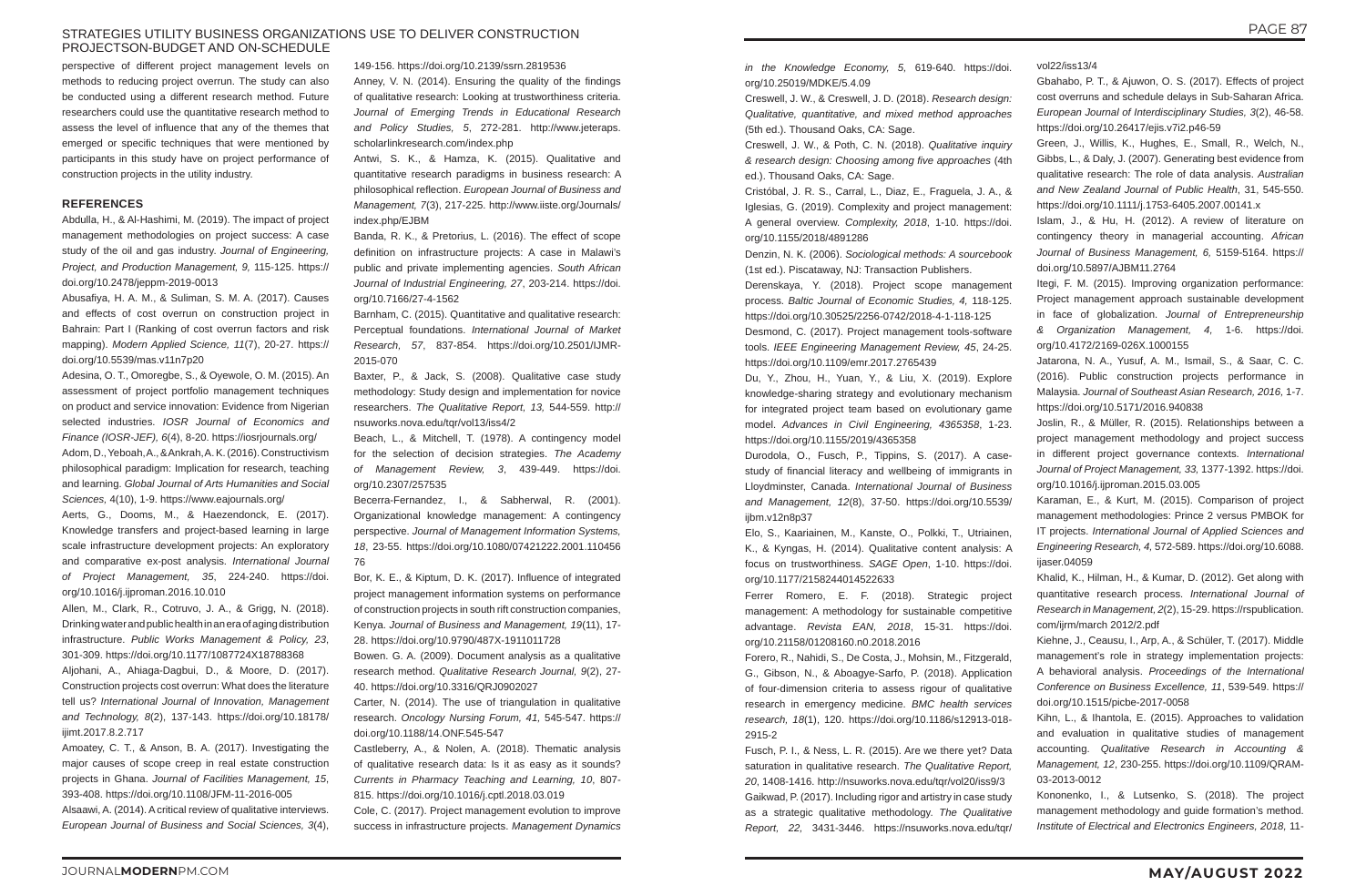# STRATEGIES UTILITY BUSINESS ORGANIZATIONS USE TO DELIVER CONSTRUCTION PROJECTSON-BUDGET AND ON-SCHEDULE

*Science, 47*, 394-414. https://doi.org/10.1287/ mnsc.47.3.394.9772

Shirazia, F., Kazemipoor, H., & Tavakkoli-Moghaddam, R. (2017). Fuzzy decision analysis for project scope change management. *Decision Science Letters, 6,* 395-406. https://doi.org/10.5267/j.dsl.2017.1.003

Starman, A. B. (2013). The case study as a type of qualitative research. *Journal of Contemporary Educational Studies, 1*, 28-43. http://www.sodobna-pedagogika.net/en/ Suda, K. A., Rani, N. S. A., Rahman, H. A., & Chen, W. (2015). A review on theories used for decision making in project management studies. *International Journal of Scientific & Engineering Research, 6*, 562-565. http://www. ijser.org

Sutton, J., & Austin, Z. (2015). Qualitative research: Data collection, analysis, and management. *The Canadian Journal of Hospital Pharmacy, 68*, 226-231. https://doi. org/10.4212/cjhp.v68i3.1456

Tarter, C. J. & Hoy, W. K. (1998). Toward a contingency theory of decision making. *Journal of Educational Administration, 36*(3), 212-228. https://doi. org/10.1108/09578239810214687

Terzieva, M. (2014). Project knowledge management: How organizations learn from experience. *Procedia Technology, 16,* 1086-1095. https://doi.org/10.1016/j. protcy.2014.10.123

Terzieva, M., & Morabito, V. (2016). Learning from experience: The project team is the key. *Business Systems Research, 7*, 1-5. https://doi.org/10.1515/bsrj-2016-0001

Tshuma, B., Steyn, H., & van Waveren, C. (2018). The role played by PMO's in the transfer of knowledge between projects: A conceptual framework. *South African Journal of Industrial Engineering, 29*(2), 127-140. https://doi. org/10.7166/29-2-1966

VanWynsberghe, R., & Khan, S. (2007). Redefining case study. *International Journal of Qualitative Methods, 6*(2), 80-94. https://doi.org/10.1177/160940690700600208

Valenko, T., & Klanšek, U. (2017). An integration of spreadsheet and project management software for cost optimal time scheduling in construction. *Organization, Technology and Management in Construction, 9*, 1627- 1637. https://doi.org/10.1515/otmcj-2016-0028

Vaismoradi, M., Jones, J., Turunen, H., & Snelgrove, S. (2016). Theme development in qualitative content analysis and thematic analysis. *Journal of Nursing Education and Practice, 6*(5), 100-110. https://doi.org/10.5430/jnep. v6n5p100

Wali, K. S., & Othman, S. A. (2019). Comparison and assessment of using Primavera and Microsoft project in construction projects in Erbil City. *ZANCO Journal* 

- *of Pure and Applied Sciences, 31*, 285-291. https://doi. org/10.21271/ZJPAS.31.s3.39
- Williams, C. (2008). Research methods. *Journal of Business & Economic Research, 5*, 65-72. https://www. cluteinstitute.com
- Wooton, L. M. (1977). The mixed blessings of contingency management. *Academy of Management Review*, 2, 431- 441. https://doi.org/10.2307/257699
- Yin, R. K. (2011*). Qualitative research from start to finish*. New York, NY: The Guilford Press.
- Zeithaml, V. A., Varadarajan, P., & Zeithaml, C. P. (1988). The contingency approach: Its foundations and relevance to theory building and research in marketing. *European Journal of Marketing, 22*, 37-63. https://doi.org/10.1108/ EUM0000000005291
- Zheng, E. Z. H., & Carvalho, M. M. de. (2016). Managing uncertainty in projects: A review, trends and gaps. *Revista de Gestão e Projetos*, 7(2), 95-109. https://doi.org/10.5585/ gep.v7i2.402

14. https://doi.org/10.1109/STC-CSIT.2018.8526621 Korstjens, I., & Moser, A. (2018). Series: Practical guidance to qualitative research. Part 4: Trustworthiness and publishing. *European Journal of General Practice, 24*(1), 120-124. https://doi.org/10.1080/13814788.2017.1375092 Lawrence, P. R., & Lorsch, J. W. (1967). Differentiation and integration in complex organizations.

*Administrative Science Quarterly, 12*, 1-47. https://doi. org/10.2307/2391211

Liao, H., & Hitchcock, J. (2018). Reported credibility techniques in higher education evaluation studies that use qualitative methods: A research synthesis. *Evaluation and Program Planning, 68*, 157-165. https://doi.org/10.1016/j. evalprogplan.2018.03.005

Lindhard, S., & Larsen, J. K. (2017). Identifying the key process factors affecting project. *Engineering, Construction and Architectural Management, 23,* 657-67. https://doi. org/10.1108/ECAM-08-2015-0123

Livari, N. (2018). Using member checking in interpretive research practice: A hermeneutic analysis of informants' interpretation of their organizational realities. *Information Technology & People, 31*(1), 111-133. https://doi. org/10.1108/ITP-07-2016-0168

McClory, S., Read, M., & Labib, A. (2017). Conceptualising the lessons-learned process in project management: Towards a triple-loop learning framework. *International Journal of Project Management, 35,* 1322-1335. https://doi. org/10.1016/j.ijproman.2017.05.006

Mogashoa, T. (2014). Applicability of constructivist theory in qualitative educational research. *American International Journal of Contemporary Research*, 4(7), 51-59. http:// www.aijcrnet.com/

Mohajan, H. K. (2018). Qualitative research methodology in social sciences and related subjects. *Journal of Economic Development, Environment and People, 7*(1), 23-48. https://doi.org/10.26458/jedep.v7i1.571

Morse, J. M. (2015). Critical analysis of strategies for determining rigor in qualitative inquiry. *Qualitative Health Research, 25*, 1212-1222. https://doi. org/10.1177/1049732315588501

Noranga, A., & Nooshinb, S. M. (2016). Designing a lessons learned model to improve the success of new product development in project oriented organizations. *Management Science Letters, 6*, 759-766. https://doi. org/10.5267/j.msl.2016.10.004

Nowell, L. S., Norris, J. M., White, D. E., & Moules, J. (2017). Thematic analysis: Striving to meet the trustworthiness criteria. *International Journal of Qualitative Methods, 16*, 1-13. https://doi.org/10.1177/1609406917733847

Olawale, Y., & Sun, M. (2015). Construction project

control in the UK: Current practice, existing problems and recommendations for future improvement. *International Journal of Project Management, 33,* 623-637. https://doi. org/10.1016/j.ijproman.2014.10.003

Palinkas, L. A., Horwitz, S. M., Green, C. A., Wisdom, J. P., Duan, N., & Hoagwood, K. (2015). Purposeful sampling for qualitative data collection and analysis in mixed method implementation research. *Administration and Policy in Mental Health and Mental Health Services, 42*, 533-544. https://doi.org/10.1007/s10488-013-0528-y

Paver, M., & Duffield, S. (2019). Project management lessons learned: "The elephant in the room." *Journal Modern Project Management, 18*, 105-121. https://doi. org/10.19255/JMPM01807

Pellerin, R., Perriera, N., Guillota, X., & Léger, P. (2013). Project management software utilization and project performance. *Procedia Technology, 9,* 857-866. https://doi. org/10.1016/j.protcy.2013.12.095

Project Management Institute. (2016). *The high cost of low performance: How will you improve business results*? https://www.pmi.org/

Pyrko, I., Dörfler, V., & Eden, C. (2017). Thinking together: What makes communities of practice work? *Human Relations,* 70, 389-409. https://doi. org/10.1177/0018726716661040

Radujkovića, M., & Sjekavica, M. (2017). Project management success factors. *Procedia Engineering, 196*, 607-615. https://doi.org/10.1016/j.proeng.2017.08.048

Richardson, T. M., Marion, J., & Onu, S. (2015). Insights from global project Managers: Career advice for successful international assignments. *International Journal of Business and Management, 10*(10), 9-18. https://doi. org/10.5539/ijbm.v10n10p9

Samset, K., & Volden, G. H. (2016). Front-end definition of projects: Ten paradoxes and some reflections regarding project management and project governance. *International Journal of Project Management, 34*, 297-313. https://doi. org/10.1016/j.ijproman.2015.01.014

Sauser, B. J., Reilly, R. R., & Shenhar, A. J. (2009). Why projects fail? How contingency can provide new insights: A comparative analysis of NASA's Mars climate orbiter loss. *International Journal of Project Management, 27*, 665-679. https://doi.org/10.1016/j.ijproman.2009.01.004

Serra, C. E. M., & Kunc, M. (2015). Benefits realisation management and its influence on project success and on the execution of business strategies. *International Journal of Project Management, 33*(1), 53-66. https://doi. org/10.1016/j.ijproman.2014.03.011

Shenhar, A. J. (2001). One size does not fit all projects: Exploring classical contingency domains. *Management*